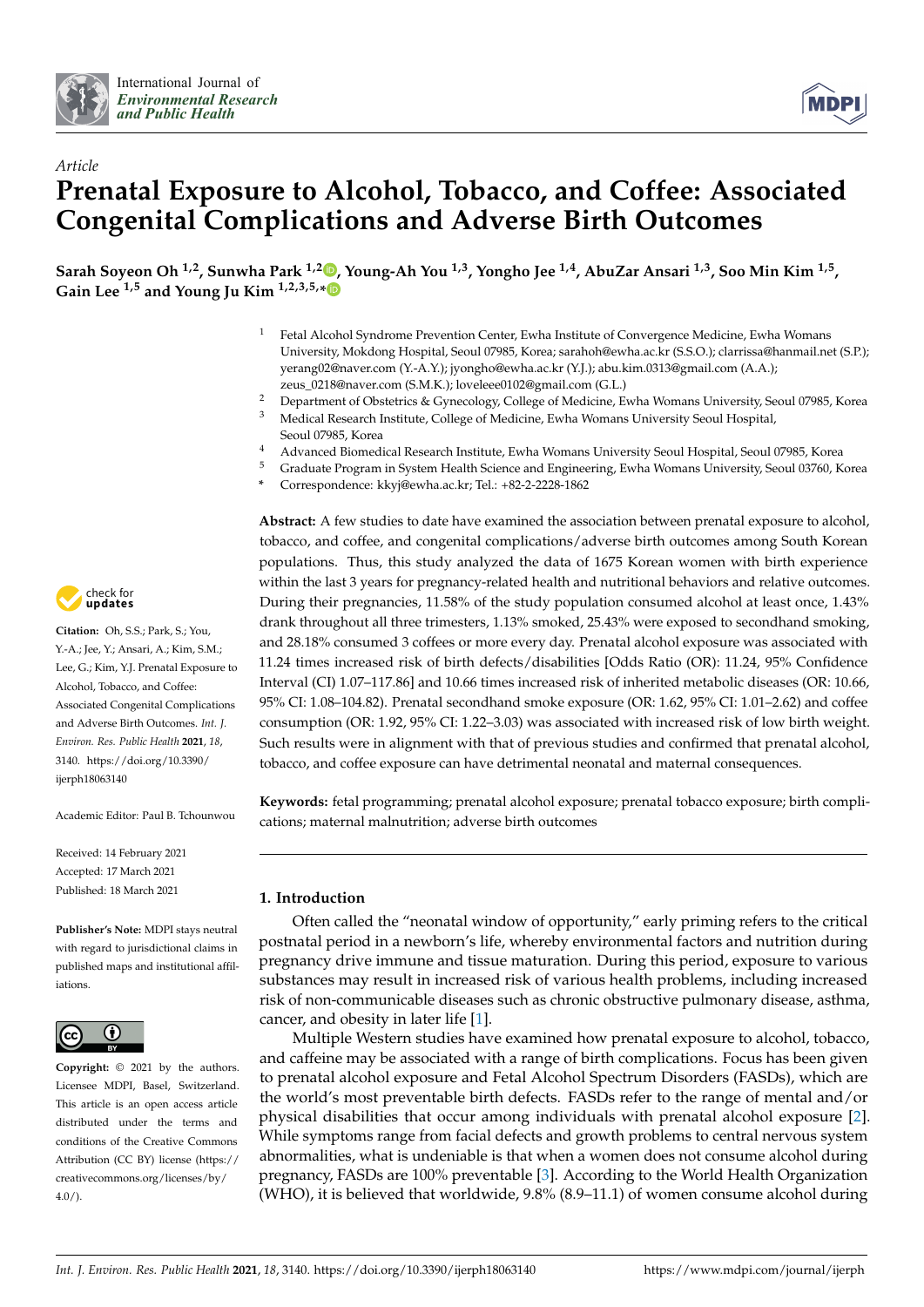pregnancy, and 14.6 (9.4–23.3) out of 10,000 babies are born with the severest form of FASD, i.e., Fetal Alcohol Syndrome (FAS) [\[4\]](#page-6-3).

In recent years, scholars have remarked that most studies estimating the prevalence of FASDs have been conducted in non-Asian countries and a few, if any, have documented the prevalence of FASDs among Asian populations [\[5\]](#page-6-4). For example, in a systematic literature review of 69 studies comprising 6177 FASD individuals from 17 countries, only two studies from South Korea (*n* = 1) and Israel (*n* = 1) were conducted in Asia, while 25 were conducted in the United States alone [\[4\]](#page-6-3). Furthermore, the study conducted in South Korea only targeted special education populations where the prevalence of FAS (42.3 per 1000) is known to be substantially higher than that of the general population [\[5\]](#page-6-4).

Such findings are alarming as, although many Asian countries traditionally discourage women from drinking during pregnancy, increased economic empowerment has resulted in greater alcohol consumption among Asian women over recent years [\[6\]](#page-6-5). According to a study of people living in rural China, 42% of individuals are unaware that alcoholism is a health problem [\[7\]](#page-6-6). In Japan, 8.1% of Japanese women consume alcohol during pregnancy and 1 out of 10,000–20,000 babies are born with FAS [\[8\]](#page-6-7), while in Korea, 12.0% [\[9\]](#page-6-8) to 16.4% [\[10\]](#page-6-9) of women may consume alcohol during pregnancy [\[11\]](#page-6-10). In Taiwan, 26.6% of indigenous Taiwanese pregnant women drink alcohol after recognizing that they are pregnant [\[12\]](#page-6-11).

Prenatal tobacco exposure, has been studied more thoroughly among South Korean populations; in a sample of 1090 pregnant women's urinary cotinine measurements from 30 obstetric clinics and prenatal care hospitals in Korea, it was found that 3.03% (95% CI 1.99–4.06) smoke during pregnancy [\[13\]](#page-6-12). Such exposures have been associated with increased risk of children's respiratory morbidity [\[14\]](#page-6-13), abnormal age at menarche [\[15\]](#page-6-14), and atopic dermatitis in childhood [\[16\]](#page-6-15).

Lastly, as emphasized by scholars of fetal programming, maternal nutritional status is a critical factor for the health of the developing fetus [\[17\]](#page-6-16). During this critical period, a fetus's tissues and organs are created, which means that any maternal stimulus during this time can result in lifelong damages to structural and physiological functions.

Among South Korean populations, maternal coffee intake has been associated with increased risk of early pregnancy bleeding [\[18\]](#page-6-17) and the risk of abortions [\[19\]](#page-6-18), while abnormal (underweight, overweight, or obese) pre-pregnancy body mass index (BMI) has been associated with increased risk of preterm birth, preeclampsia, cesarean section deliveries, and gestational diabetes [\[19\]](#page-6-18). Thus, we hypothesize that certain maternal nutritional behaviors, including coffee consumption, dieting, and the consumption of junk foods are associated with increased risk of birth defects and/or congenital abnormalities in our study population.

Ultimately, this study aims to investigate the under-researched prevalence of alcohol consumption among pregnant women in South Korea, as well as the association between prenatal exposures to certain health-related behaviors (alcohol, coffee, junk-food, dieting, smoking, second-hand smoking) and adverse birth outcomes.

#### **2. Materials and Methods**

We requested data from the 2013 Korea Institute for Health and Social Affairs (KI-HASA) Pregnancy Planning Survey, which surveyed a total of 1675 Korean women with childbirth experiences between 2011 and 2013. KIHASA's aim was to gain an understanding of pregnancy behaviors among a nationally representative sample of Korean women. Convenience sampling was used to recruit women between the ages of 20 to 40 around the country. Trained surveyors were employed to conduct face-to-face interviews with the recruited women, who were required to answer questions related to their prenatal health behaviors and relative birth outcomes.

Health-related behaviors during pregnancy, as asked in the survey, were defined as any alcohol consumption during pregnancy (yes, no), any smoking during pregnancy (yes, no), and any secondhand smoking as a result of exposure from a smoking family member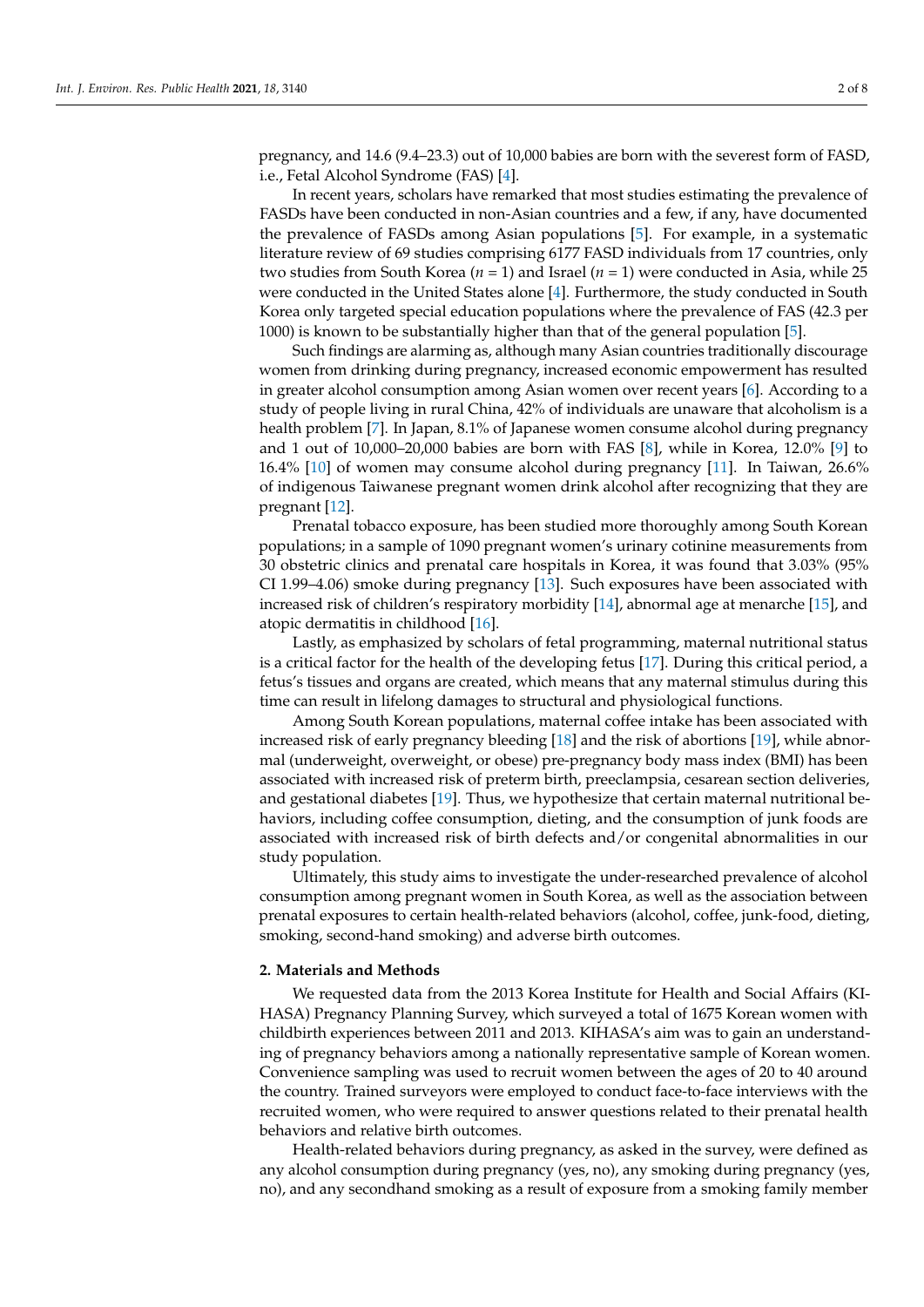or colleague (yes, no). Nutritional behaviors during pregnancy were defined as any dieting during pregnancy, which resulted in the restriction of food by at least 50% (yes, no); any drinking of coffee during pregnancy, as defined by 3 coffees or more per day (yes, no); and regular junk food consumption during pregnancy, as defined by the consumption of coke, instant noodles, pizza etc. more than 4 times per week. Congenital complications were defined as any diagnosis by a medical professional of congenital birth defects/disabilities or inherited metabolic diseases (yes, no) of the child in question.

Regarding our statistical analyses, to examine the association between prenatal healthrelated/nutritional behaviors and congenital complications, we controlled for numerous maternal and infant-related characteristics including maternal age of delivery, household income at the time of delivery, educational attainment, pre-pregnancy BMI, past miscarriage experience, gestational diabetes/hypertension as diagnosed by a medical professional, parity, and gestational age of the infant at his/her time of birth.

Also, we examined the frequencies and percentages of each categorical variable and performed  $\chi$ 2 tests to examine the distribution of adverse birth complications for each outcome variable. Subsequently, we performed multivariate logistic regression to examine the association between health-related/nutritional behaviors during pregnancy and congenital complications (birth defects/disability) and inherited metabolic diseases. Statistical significance was determined by a two-tailed test with a *p*-value of 0.05 as the threshold. All statistical analyses were performed using SAS software, version 9.4 (SAS Institute, Cary, North Carolina, USA). All methods were performed in accordance with relevant guidelines and regulations.

This study was approved by the Yonsei University Health System Institutional Review Board (IRB No. Y-2020–0239), which waived the requirement for written informed consent because of the retrospective and anonymous nature of study data.

#### **3. Results**

Table [1](#page-3-0) presents the general characteristics of the study population with regard to congenital complications. Our study population consisted of 1675 women with childbirths within the last 3 years, among which 1.19% resulted in birth defects/disability, 1.43% resulted in inherited metabolic disease, and 7.38% resulted in low birth weight. Regarding health/nutritional behavior, 1.43% of our study population consumed alcohol throughout their entire pregnancy, 1.13% smoked, 25.43% were exposed to secondhand smoke, 2.93% dieted, 28.18% drank two coffees or more daily, and 16.18% ate junk food regularly.

Table [2](#page-3-1) presents the results of the logistic regression analysis examining the association between health-related/nutritional behaviors during pregnancy and congenital complications as well as adverse birth outcomes. Compared to babies with no prenatal alcohol exposure, exposed babies had 11.24 times increased risk of birth defects/disabilities (OR: 11.24, 95% 1.07–117.86) and 10.66 times increased risk of inherited metabolic disease (OR: 1.66, 95% CI: 1.08–104.82). Compared to babies with no prenatal secondhand smoke exposure, exposed babies had 1.62 times increased risk of low birth weight (OR: 1.62, 95% CI: 1.01–2.62). Compared to babies with no prenatal caffeine exposure, exposed babies had 1.92 times increased risk of having low birth weight (OR: 1.92, 95% CI: 1.22–3.03).

**Table 1.** General Characteristics of study participants and health-related/nutritional behaviors during pregnancy.

| <b>Parameters</b>               | <b>Total</b> |       | Congenital Complications ( $n = 44$ ) |       |                 |                                    |       |                 | Low Birth Weight |       |                 |
|---------------------------------|--------------|-------|---------------------------------------|-------|-----------------|------------------------------------|-------|-----------------|------------------|-------|-----------------|
|                                 |              |       | <b>Birth Defect/Disability</b>        |       |                 | <b>Inherited Metabolic Disease</b> |       |                 | $(n = 122)$      |       |                 |
|                                 | n            | $\%$  | n                                     | $\%$  | <i>v</i> -Value | n                                  | $\%$  | <i>v</i> -Value | n                | $\%$  | <i>p</i> -Value |
| Maternal/Infant Characteristics |              |       |                                       |       |                 |                                    |       |                 |                  |       |                 |
| Age of delivery                 |              |       |                                       |       |                 |                                    |       |                 |                  |       |                 |
| $\leq$ 25                       | 88           | 5.25  | 0                                     | 0.00  | 0.679           | $\Omega$                           | 0.00  | 0.3563          | 4                | 3.28  | 0.0412          |
| $26 - 30$                       | 496          | 29.61 | 5                                     | 25.00 |                 | 9                                  | 37.50 |                 | 38               | 31.15 |                 |
| $31 - 35$                       | 794          | 47.4  |                                       | 55.00 |                 | 13                                 | 54.17 |                 | 48               | 39.34 |                 |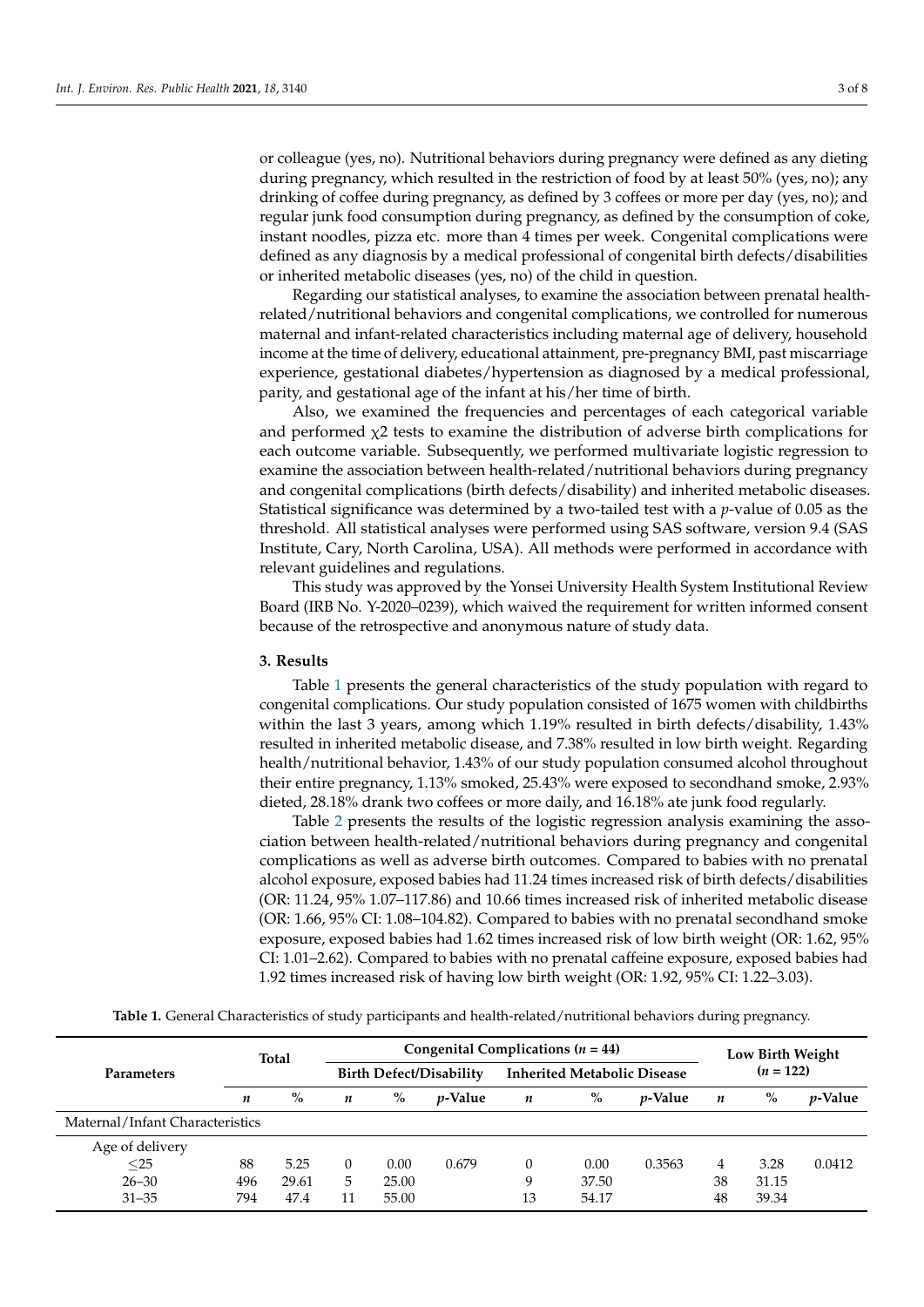<span id="page-3-0"></span>

|                                   | <b>Total</b> |                                    | Congenital Complications ( $n = 44$ ) |       |         |                                    |       |            |                  | Low Birth Weight                   |            |
|-----------------------------------|--------------|------------------------------------|---------------------------------------|-------|---------|------------------------------------|-------|------------|------------------|------------------------------------|------------|
| Parameters                        |              |                                    | <b>Birth Defect/Disability</b>        |       |         | <b>Inherited Metabolic Disease</b> |       |            | $(n = 122)$      |                                    |            |
|                                   | n            | $\mathbf{0}_{\mathbf{0}}^{\prime}$ | $\boldsymbol{n}$                      | $\%$  | p-Value | $\pmb{n}$                          | $\%$  | $p$ -Value | $\boldsymbol{n}$ | $\mathbf{O}_{\mathbf{O}}^{\prime}$ | $p$ -Value |
| $>35$                             | 297          | 17.73                              | $\overline{4}$                        | 20.00 |         | $\overline{2}$                     | 8.33  |            | 32               | 26.23                              |            |
| Household income                  |              |                                    |                                       |       |         |                                    |       |            |                  |                                    |            |
| Low                               | 273          | 16.3                               | $\mathbf{1}$                          | 5.00  | 0.1908  | 5                                  | 20.83 | 0.4603     | 16               | 13.11                              | 0.0264     |
| Medium                            | 1281         | 76.48                              | 16                                    | 80.00 |         | 16                                 | 66.67 |            | 90               | 73.77                              |            |
| High                              | 121          | 7.22                               | 3                                     | 15.00 |         | 3                                  | 12.50 |            | 16               | 13.11                              |            |
| Educational attainment            |              |                                    |                                       |       |         |                                    |       |            |                  |                                    |            |
| Bachelor's degree                 | 525          | 31.34                              | 6                                     | 30.00 | 0.8963  | 9                                  | 37.50 | 0.5125     | 39               | 31.97                              | 0.8774     |
| >Bachelor's degree                | 1150         | 68.66                              | 14                                    | 70.00 |         | 15                                 | 62.50 |            | 83               | 68.03                              |            |
| Pre-pregnancy BMI                 |              |                                    |                                       |       |         |                                    |       |            |                  |                                    |            |
| Normal $(<25)$                    | 768          | 45.85                              | 12                                    | 60.00 | 0.429   | 11                                 | 45.83 | 0.7031     | 70               | 57.38                              | 0.0199     |
| Overweight (25-29)                | 760          | 45.37                              | 7                                     | 35.00 |         | 12                                 | 50.00 |            | 41               | 33.61                              |            |
| Obese $(\geq 30)$                 | 147          | 8.78                               | $\mathbf{1}$                          | 5.00  |         | $\mathbf{1}$                       | 4.17  |            | 11               | 9.02                               |            |
| Gestational diabetes              | 65           | 3.88                               | 7                                     | 35.00 |         | 8                                  | 33.33 |            | 11               | 9.02                               |            |
| Gestational                       | 29           | 1.73                               | 6                                     | 30.00 |         | 9                                  | 37.50 |            | 16               | 13.11                              |            |
| hypertension                      |              |                                    |                                       |       |         |                                    |       |            |                  |                                    |            |
| Miscarriage experience            | 22           | 1.31                               | $\boldsymbol{0}$                      | 0.00  |         | $\theta$                           | 0.00  |            | $\mathbf{1}$     | 0.82                               |            |
| Gestational age                   |              |                                    |                                       |       |         |                                    |       |            |                  |                                    |            |
| $\leq$ 37 weeks (preterm)         | 227          | 13.55                              | 5                                     | 25.00 | 0.3165  | 7                                  | 29.17 | 0.0778     | 77               | 63.11                              | < 0.0001   |
| 38-42 weeks                       | 1444         | 86.21                              | 15                                    | 75.00 |         | 17                                 | 70.83 |            | 45               | 36.89                              |            |
| >42 weeks                         | 4            | 0.24                               | $\theta$                              | 0.00  |         | $\Omega$                           | 0.00  |            | $\Omega$         | 0.00                               |            |
| Parity                            |              |                                    |                                       |       |         |                                    |       |            |                  |                                    |            |
| 0                                 | 937          | 55.94                              | 8                                     | 40.00 | 0.3423  | 9                                  | 37.50 | 0.1492     | 71               | 58.20                              | 0.8669     |
| $\mathbf{1}$                      | 598          | 35.7                               | 10                                    | 50.00 |         | 13                                 | 54.17 |            | 41               | 33.61                              |            |
| $\geq$ 2                          | 140          | 8.36                               | 2                                     | 10.00 |         | $\overline{2}$                     | 8.33  |            | 10               | 8.20                               |            |
| Health/nutrition-related behavior |              |                                    |                                       |       |         |                                    |       |            |                  |                                    |            |
| Drinking alcohol <sup>*</sup>     | 24           | 1.43                               | $\mathbf{1}$                          | 5.00  |         | $\mathbf{1}$                       | 4.17  |            | $\mathbf{1}$     | 0.82                               |            |
| Smoking                           | 19           | 1.13                               | 0                                     | 0.00  |         | $\mathbf{0}$                       | 0.00  |            | $\mathbf{1}$     | 0.82                               |            |
| Secondhand smoking                | 426          | 25.43                              | 4                                     | 20.00 |         | 8                                  | 33.33 |            | 42               | 34.43                              |            |
| Dieting**                         | 49           | 2.93                               | $\boldsymbol{0}$                      | 0.00  |         | $\mathbf{1}$                       | 4.17  |            | $\mathbf{1}$     | 0.82                               |            |
| Drinking coffee ***               | 472          | 28.18                              | 2                                     | 10.00 |         | 7                                  | 29.17 |            | 50               | 40.98                              |            |
| Eating junk food ****             | 271          | 16.18                              | 2                                     | 10.00 |         | 6                                  | 25.00 |            | 14               | 11.48                              |            |
| Total                             | 1675         | 100                                | 20                                    | 1.19  |         | 24                                 | 1.43  |            | 122              | 7.28                               |            |

**Table 1.** *Cont*.

\* Throughout entire pregnancy (prevalence of first-trimester drinking only: *n* = 194; 11.58%), \*\* Food restriction by at least 50.0%, \*\*\* More than two coffees per day, \*\*\*\* Coke, instant noodles, pizza, etc. more than 4 times per week.

<span id="page-3-1"></span>**Table 2.** Logistic regression analysis of association between maternal factors and congenital complications/low birth weight.

|                                     |       | <b>Congenital Complications</b>   |                 |                                              |                   |                 |                  |                  |          |
|-------------------------------------|-------|-----------------------------------|-----------------|----------------------------------------------|-------------------|-----------------|------------------|------------------|----------|
| <b>Parameters</b>                   |       | <b>Birth</b><br>Defect/Disability | <i>v</i> -Value | <b>Inherited Metabolic</b><br><b>Disease</b> |                   | <i>p</i> -Value | Low Birth Weight | <i>p</i> -Value  |          |
|                                     | OR    | 95% CI                            |                 | OR                                           | 95% CI            |                 | <b>OR</b>        | 95% CI           |          |
| Health/Nutrition-related Behavior * |       |                                   |                 |                                              |                   |                 |                  |                  |          |
| Drinking alcohol                    | 11.24 | $(1.07 - 117.86)$                 | < 0.0001        | 10.66                                        | $(1.08 - 104.82)$ | 0.0145          | 1.07             | $(0.13 - 9.14)$  | 0.9656   |
| Smoking                             | n.a.  |                                   |                 |                                              |                   |                 | 1.25             | $(0.03 - 56.53)$ | 0.3910   |
| Secondhand smoking                  | 1.04  | $(0.32 - 3.45)$                   | 0.4512          | 2.3                                          | $(0.82 - 6.45)$   | 0.4982          | 1.62             | $(1.01 - 2.62)$  | < 0.0001 |
| Dieting                             | n.a.  |                                   |                 | 2.16                                         | $(0.23 - 20.23)$  | 0.1564          | 0.41             | $(0.05 - 3.42)$  | 0.9078   |
| Drinking coffee                     | 0.18  | $(0.03 - 0.96)$                   | < 0.0001        | 0.69                                         | $(0.23 - 2.02)$   | 0.1985          | 1.92             | $(1.22 - 3.03)$  | 0.0543   |
| Eating junk food                    | 0.47  | $(0.09 - 2.59)$                   | < 0.0001        | 1.47                                         | $(0.47 - 4.54)$   | < 0.0001        | 0.66             | $(0.34 - 1.29)$  | 0.5655   |

\* Adjusted for gestational age, maternal age, income, education level, BMI, parity, gestational diabetes, gestational hypertension, previous miscarriage experience, and other health/nutrition-related behaviors.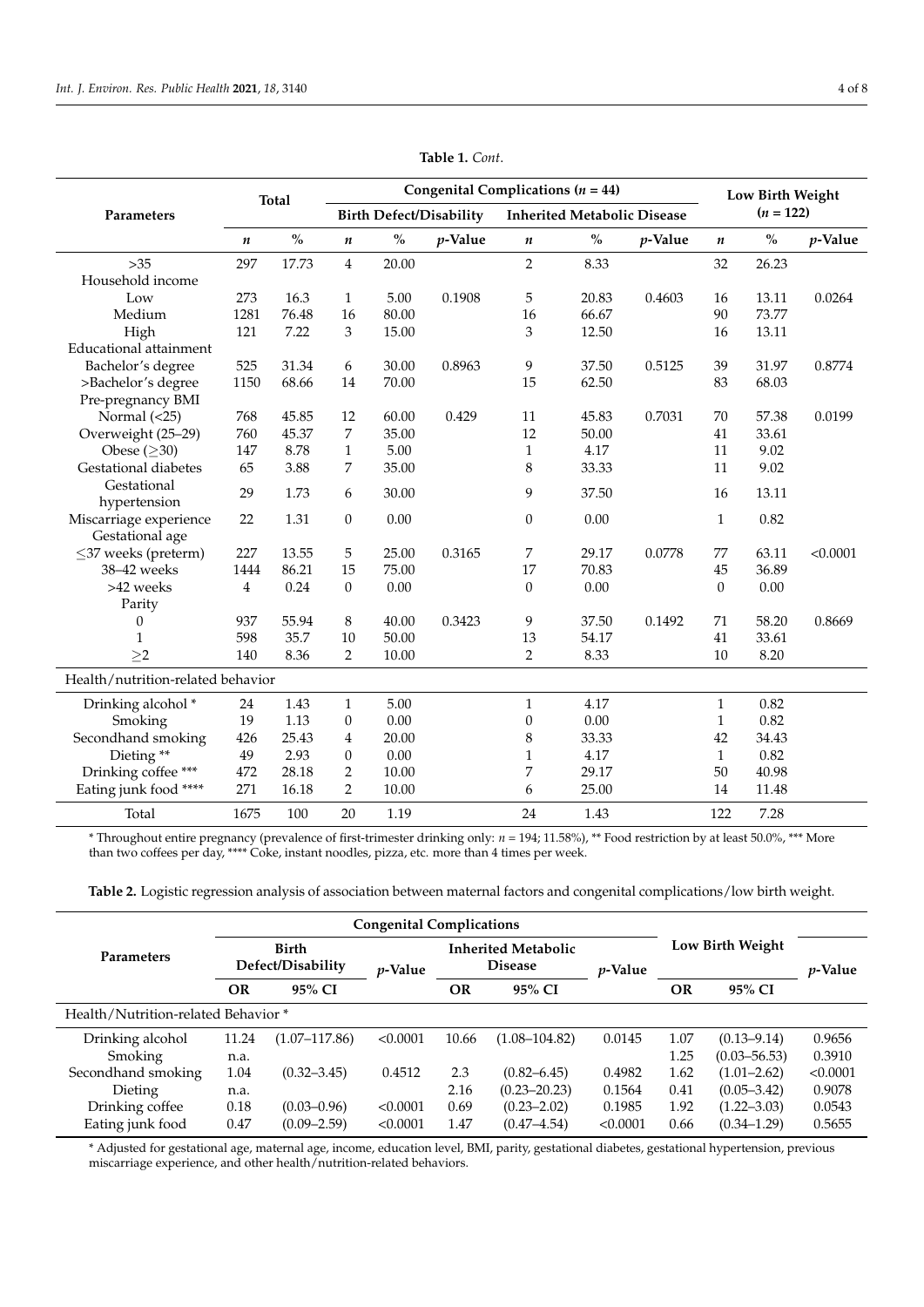## **4. Discussion**

Our findings show that different maternal behaviors have varying effects on congenital complications and adverse birth outcomes. To our knowledge, this is one of the first published studies to employ data from the KIHASA Pregnancy Planning Survey. It is also one of the first studies in South Korea and Asia to investigate early priming and analyze prenatal exposure to alcohol, tobacco, and/or other health-related behaviors on infant outcomes. Like previous studies, our study found a strong association between prenatal alcohol exposure and the risk of birth defects/disabilities among South Korean populations. Such studies have found that alcohol consumption during pregnancy can increase risk of birth defects by around 5-fold (AOR: 4.6, 95 CI: 1.5–14.3) [\[20\]](#page-6-19).

In-utero alcohol exposure has consistently been associated with disrupted fetal brain development, as well as a wide range of neurobehavioral outcomes (FASDs) [\[21\]](#page-6-20). It was not surprising that prenatal alcohol exposure was associated with congenital anomalies, despite being adjusted for by other risk factors including older maternal age, low socioeconomic status, abnormal BMI, and gestational diabetes/hypertension. Congenital anomalies such as ventricular septal defects, cleft lips with cleft palates, low-set ears, hydrocephalies, and Down syndrome, have been associated with a number of predictors including prenatal exposure to alcohol [\[22\]](#page-7-0), chemotherapy [\[23\]](#page-7-1), cannabis [\[24\]](#page-7-2), and methadone [\[25\]](#page-7-3). While first trimester alcohol exposure was not associated with any adverse birth outcomes in our study population, previous studies have emphasized that first trimester drinking alters placental perfusion and fetal oxygen availability, which affects fetal growth and development [\[26\]](#page-7-4). More studies are needed with a longitudinal, nationally representative sample to verify such results.

In our study, the consumption of three or more coffees per day was associated with increased risk of low birth weight by around twofold, which was in alignment with previous studies using the Osaka Maternal and Child Health Study (OMCHS) prospective cohort, where maternal caffeine intake was associated with a 1.28 times increased risk of preterm birth per 100 mg/d of caffeine [\[27\]](#page-7-5). There are frequent reports of significant dose-response associations between coffee consumption and adverse birth outcomes, implying that "moderate" caffeine consumption during pregnancy as advised by healthcare professionals may not be safe [\[28\]](#page-7-6). As expected, compared to babies with no prenatal secondhand smoke exposure, babies with prenatal secondhand smoke exposure had increased risk of low birth weight, as did babies born to mothers who dieted during their pregnancies. Such results were in alignment with previous studies, which have found that secondhand smoke exposure increases risk of preterm birth by more than twofold, as well as admission to a Neonatal Intensive Care Unit (NICU) by nearly sevenfold [\[29\]](#page-7-7).

However, our study has several limitations that must be considered when interpreting results. Inherited metabolic diseases are mostly autosomal recessive conditions and their presence is determined by the laws of Mendelian inheritance rather than environmental exposures. Thus, more studies are required to identify the exact mechanisms behind the association between prenatal alcohol exposure and inherited metabolic diseases to support the results of our analyses. Similarly, the definitions of certain health/nutrition-related behaviors including "dieting" or "consuming junk food on a regular basis" were not defined to the extent that they hold clinical validity; in future studies, survey-makers should take precautions to define such behaviors clinically so that there is more validation in research that employs such data.

Public access to more recent versions of the survey is unavailable; resulting in the current dataset being from 2013. This results in various biases in interpreting our results, especially because knowledge about FASDs, and general alcohol consumption behaviors have been changing dramatically in South Korea in recent years [\[30\]](#page-7-8). Likewise, our study was retrospective in manner, and as is the case with all studies that require recall, may have resulted in recall loss and bias from study subjects attempting to remember their behaviors from the past. This survey was conducted in 2013, so for women who gave births up to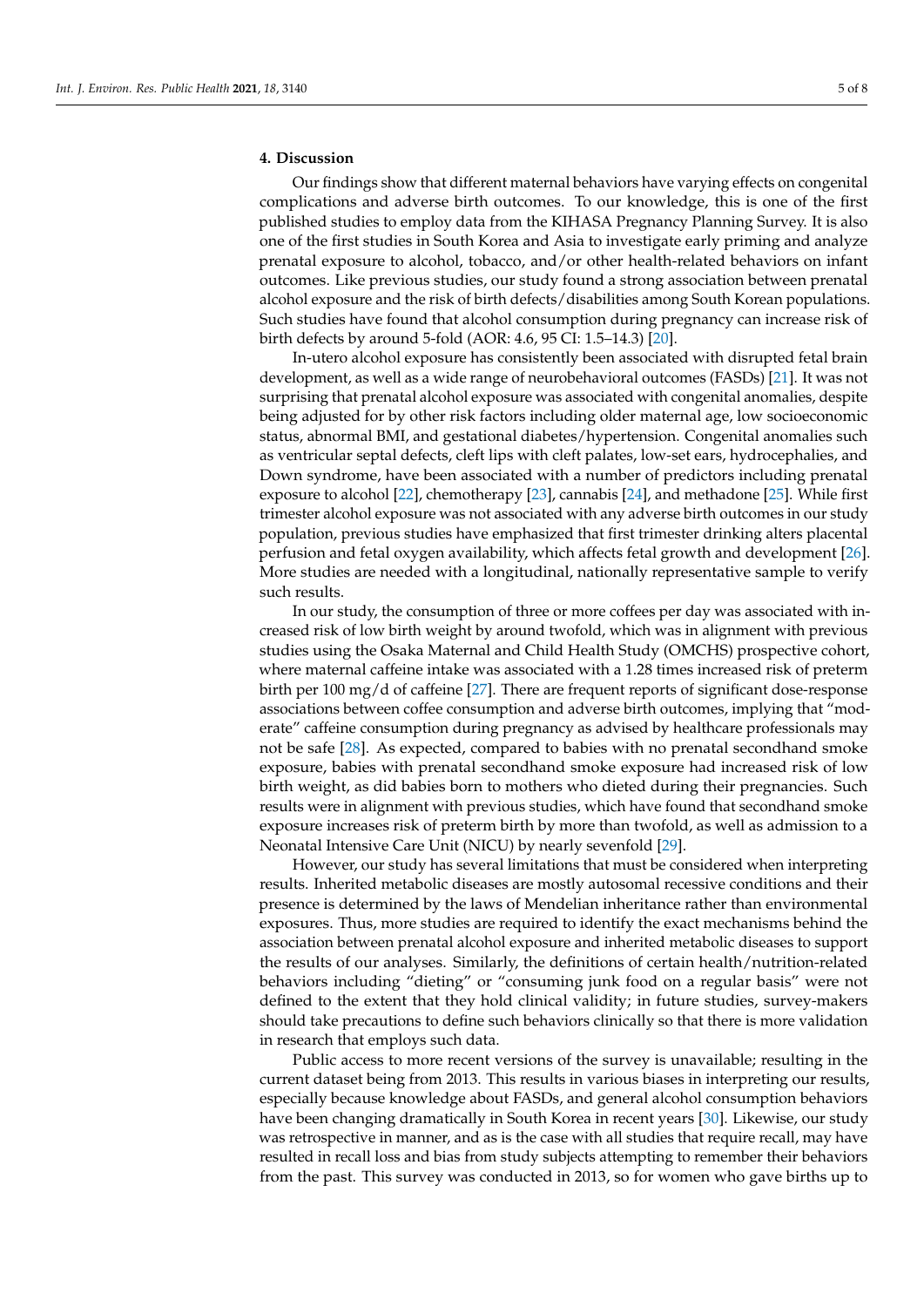two or three years prior to the survey date in 2011 or 2012, there would be increased risk of recall bias which could not be controlled for.

Also, the survey instrument did not ask individuals to specify the type of congenital complication in question and only asked for "any (general) diagnosis by a medical professional of congenital birth defects/disabilities, and/or inherited metabolic diseases (yes, no) of the child in question." Specification of the exact type of congenital complication or metabolic disease in detail would enrich future studies. In our investigation, a total of 44 (2.62%) infants suffered from congenital complications and 122 (7.28%) infants had low birth weight. This is slightly lower than the prevalence of congenital abnormalities reported in previous studies (446.3 per 10,000 births (95% CI: 444.0–448.6)) [\[31\]](#page-7-9). It is recommended that future studies explore this manner in-depth as our study, which was self-reported and broad in terms of this outcome, is likely to be an underreport. A more gender-specific approach towards assessing infant outcomes would also increase statistical validity.

Lastly, because subjects were interviewed regarding a sensitive issue, i.e., alcohol/ tobacco use during pregnancy, these statistics are likely to be underreports. In a 2010 study of 1090 South Korean women, 0.55% self-reported that they smoked but 3.03% were found to have actually smoked when urinary cotinine levels were measured  $(>100 \text{ ng/mL})$  [\[13\]](#page-6-12). Such behaviors are commonly "hidden" so future studies should attempt to verify study results via biochemical or medical procedures [\[32\]](#page-7-10). The number of individuals surveyed in our study was inadequate to give a comprehensive overview of national statistics and make certain statistical associations. In our study population, there were only 19 women who claimed to smoke during pregnancy, of which none gave birth to infants with congenital complications. Only one woman who drank throughout all three trimesters of her pregnancy gave birth to an infant with congenital complications. Although this study is valuable because it is the first of its kind among a South Korean population, more studies with greater, nationally representative population samples are required for an accurate understanding of our study question.

#### **5. Conclusions**

Overall, such findings reveal that exposure to alcohol, secondhand smoking, and caffeine can have adverse maternal and neonatal outcomes. As expected, prenatal alcohol exposure may increase risk of various congenital complications like birth defects or disabilities and inherited metabolic diseases, while secondhand smoking, dieting, and drinking coffee may result in increased risk of low birth weight. Our study reveals that among South Korean women, such behaviors should not be encouraged as they may have severe consequences for both the mother and expected child.

To our knowledge, this is the first study in South Korea to measure the association between maternal alcohol, tobacco, and caffeine consumption with adverse infant outcomes. Our study was limited because not much data in our country is available regarding this issue. Future researchers are advised to continue surveying and measuring the pregnancy behaviors of South Korean women, with a focus on exposure timing and biochemical verification. Clinicians and expecting parents are advised to be aware of these risks so that such behaviors can be avoided at all costs during pregnancy.

**Author Contributions:** Conceptualization, S.S.O. and S.P.; methodology, S.S.O. and Y.J.; validation, Y.-A.Y. and Y.J.K.; formal analysis, S.S.O. and A.A.; investigation, S.M.K. and G.L.; writing, S.S.O.; visualization, S.P. and Y.J.K.; supervision, Y.-A.Y. and Y.J.K.; funding acquisition, Y.J.K. and G.L. All authors have read and agreed to the published version of the manuscript.

**Funding:** This research was supported by the National Research Foundation (NRF) of Korea (NRF-2020R1A2C3011850) and BK21 Four (Fostering Outstanding Universities for Research), funded by the Ministry of Education and NRF.

**Institutional Review Board Statement:** This study was approved by the Yonsei University Health System Institutional Review Board (IRB No. Y-2020–0239).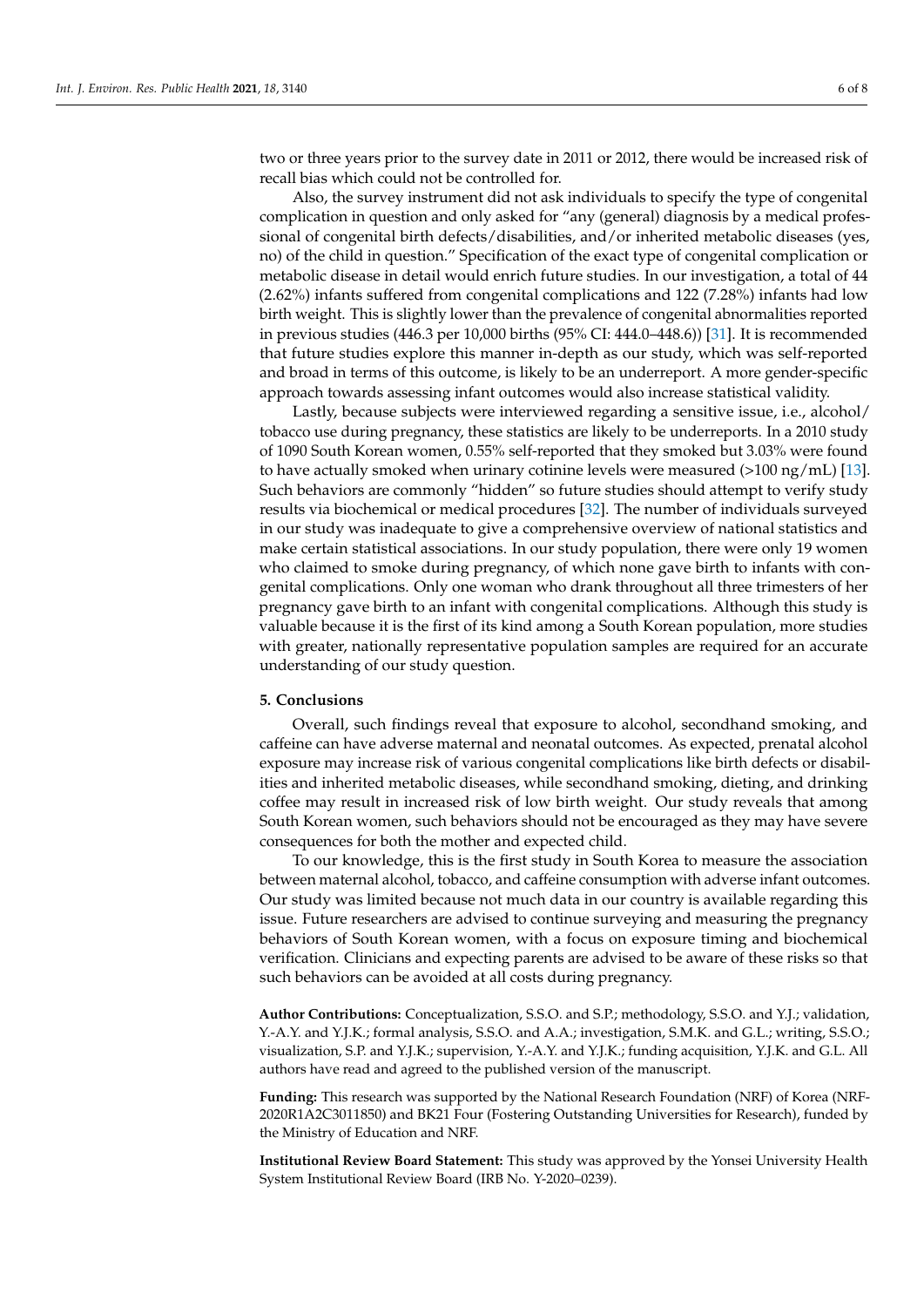**Informed Consent Statement:** The Yonsei University Health System Institutional Review Board waived the requirement for written informed consent because of the retrospective and anonymous nature of study data.

**Data Availability Statement:** Restrictions apply to the availability of these data. Data was obtained from the Korea Institute for Health and Social Affairs (KIHASA) and are available at [https://www.](https://www.kihasa.re.kr/english/main.do) [kihasa.re.kr/english/main.do](https://www.kihasa.re.kr/english/main.do) with the permission of KIHASA.

**Acknowledgments:** In this section, you can acknowledge any support given which is not covered by the author contribution or funding sections. This may include administrative and technical support, or donations in kind (e.g., materials used for experiments).

**Conflicts of Interest:** The authors declare no conflict of interest.

### **References**

- <span id="page-6-0"></span>1. Renz, H.; Adkins, B.D.; Bartfeld, S.; Blumberg, R.S.; Farber, D.L.; Garssen, J.; Ghazal, P.; Hackam, D.J.; Marsland, B.J.; McCoy, K.D. The neonatal window of opportunity—early priming for life. *J. Allergy Clin. Immunol.* **2018**, *141*, 1212. [\[CrossRef\]](http://doi.org/10.1016/j.jaci.2017.11.019)
- <span id="page-6-1"></span>2. Oh, S.S.; Kim, Y.J.; Jang, S.-I.; Park, S.; Nam, C.M.; Park, E.-C. Hospitalizations and mortality among patients with fetal alcohol spectrum disorders: A prospective study. *Sci. Rep.* **2020**, *10*, 1–14.
- <span id="page-6-2"></span>3. May, P.A.; Baete, A.; Russo, J.; Elliott, A.J.; Blankenship, J.; Kalberg, W.O.; Buckley, D.; Brooks, M.; Hasken, J.; Abdul-Rahman, O. Prevalence and characteristics of fetal alcohol spectrum disorders. *J. Pediatr.* **2014**, *134*, 855–866. [\[CrossRef\]](http://doi.org/10.1542/peds.2013-3319)
- <span id="page-6-3"></span>4. Popova, S.; Lange, S.; Probst, C.; Gmel, G.; Rehm, J. Estimation of national, regional, and global prevalence of alcohol use during pregnancy and fetal alcohol syndrome: A systematic review and meta-analysis. *Lancet Glob. Health* **2017**, *5*, e290–e299. [\[CrossRef\]](http://doi.org/10.1016/S2214-109X(17)30021-9)
- <span id="page-6-4"></span>5. Lee, H.S.; Jones, K.L.; Lee, H.K.; Chambers, C.D. Fetal alcohol spectrum disorders: Clinical phenotype among a high-risk group of children and adolescents in Korea. *J. Am. J. Med. Genet. A* **2016**, *170*, 19–23. [\[CrossRef\]](http://doi.org/10.1002/ajmg.a.37392) [\[PubMed\]](http://www.ncbi.nlm.nih.gov/pubmed/26384109)
- <span id="page-6-5"></span>6. Wang, Y.Y.; D'Amato, R.C. Understanding fetal alcohol Spectrum disorders in China. *J. Pediatr. Neuropsychol.* **2017**, *3*, 53–60. [\[CrossRef\]](http://doi.org/10.1007/s40817-017-0029-0)
- <span id="page-6-6"></span>7. Sun, X.; Li, X.; Phillips, M. A cross-sectional survey of the awareness of common mental disorders among urban and rural residents in northern China. *J. Chin. Ment. Health J.* **2009**, *23*, 729–733.
- <span id="page-6-7"></span>8. Tamaki, T.; Kaneita, Y.; Ohida, T.; Harano, S.; Yokoyama, E.; Osaki, Y.; Takemura, S.; Hayashi, K. Alcohol consumption behavior of pregnant women in Japan. *Prev. Med.* **2008**, *47*, 544–549. [\[CrossRef\]](http://doi.org/10.1016/j.ypmed.2008.07.013)
- <span id="page-6-8"></span>9. Han, J.-Y.; Kwon, H.-J.; Ha, M.; Paik, K.-C.; Lim, M.-H.; Lee, S.G.; Yoo, S.-J.; Kim, E.-J. The effects of prenatal exposure to alcohol and environmental tobacco smoke on risk for ADHD: A large population-based study. *Psychiatry Res.* **2015**, *225*, 164–168. [\[CrossRef\]](http://doi.org/10.1016/j.psychres.2014.11.009) [\[PubMed\]](http://www.ncbi.nlm.nih.gov/pubmed/25481018)
- <span id="page-6-9"></span>10. Lee, S.H.; Shin, S.J.; Won, S.-D.; Kim, E.-J.; Oh, D.-Y. Alcohol Use during Pregnancy and Related Risk Factors in Korea. *Psychiatry Investig.* **2010**, *7*, 86–92. [\[CrossRef\]](http://doi.org/10.4306/pi.2010.7.2.86) [\[PubMed\]](http://www.ncbi.nlm.nih.gov/pubmed/20577616)
- <span id="page-6-10"></span>11. Kim, O.; Park, K. Prenatal alcohol consumption and knowledge about alcohol consumption and fetal alcohol syndrome in Korean women. *Nurs. Health Sci.* **2011**, *13*, 303–308. [\[CrossRef\]](http://doi.org/10.1111/j.1442-2018.2011.00618.x)
- <span id="page-6-11"></span>12. Yen, C.-F.; Yang, M.-S.; Lai, C.-Y.; Chen, C.-C.; Yeh, Y.-C.; Wang, P.-W. Alcohol consumption after the recognition of pregnancy and correlated factors among indigenous pregnant women in Taiwan. *J. Matern. Child Health J.* **2012**, *16*, 528–538. [\[CrossRef\]](http://doi.org/10.1007/s10995-011-0747-3)
- <span id="page-6-12"></span>13. Jhun, H.-J.; Seo, H.-G.; Lee, D.-H.; Sung, M.-W.; Kang, Y.-D.; Syn, H.C.; Jun, J.K. Self-reported smoking and urinary cotinine levels among pregnant women in Korea and factors associated with smoking during pregnancy. *J. Korean Med. Sci.* **2010**, *25*, 752. [\[CrossRef\]](http://doi.org/10.3346/jkms.2010.25.5.752) [\[PubMed\]](http://www.ncbi.nlm.nih.gov/pubmed/20436713)
- <span id="page-6-13"></span>14. Jung, J.W.; Ju, Y.S.; Kang, H.R. Association between parental smoking behavior and children's respiratory morbidity: 5-year study in an urban city of South Korea. *J. Pediatr. Pulmonol.* **2012**, *47*, 338–345. [\[CrossRef\]](http://doi.org/10.1002/ppul.21556) [\[PubMed\]](http://www.ncbi.nlm.nih.gov/pubmed/22006579)
- <span id="page-6-14"></span>15. Kang, S.; Joo, J.; Jang, S.; Park, E. Association of exposure to secondhand smoke at home with early age at menarche in South Korea. *J. Public Health* **2020**, *185*, 144–149. [\[CrossRef\]](http://doi.org/10.1016/j.puhe.2020.04.041) [\[PubMed\]](http://www.ncbi.nlm.nih.gov/pubmed/32622222)
- <span id="page-6-15"></span>16. Yi, O.; Kwon, H.-J.; Kim, H.; Ha, M.; Hong, S.-J.; Hong, Y.-C.; Leem, J.-H.; Sakong, J.; Lee, C.G.; Kim, S.-Y. Effect of environmental tobacco smoke on atopic dermatitis among children in Korea. *J. Environ. Res.* **2012**, *113*, 40–45. [\[CrossRef\]](http://doi.org/10.1016/j.envres.2011.12.012)
- <span id="page-6-16"></span>17. Kwon, E.J.; Kim, Y.J. What is fetal programming?: A lifetime health is under the control of in utero health. *J. Obstet. Gynecol. Sci.* **2017**, *60*, 506. [\[CrossRef\]](http://doi.org/10.5468/ogs.2017.60.6.506)
- <span id="page-6-17"></span>18. Choi, H.; Koo, S.; Park, H.-Y. Maternal coffee intake and the risk of bleeding in early pregnancy: A cross-sectional analysis. *BMC Pregnancy Childbirth* **2020**, *20*, 121.
- <span id="page-6-18"></span>19. Park, J.H.; Lee, B.E.; Park, H.S.; Ha, E.H.; Lee, S.W.; Kim, Y.J. Association between pre-pregnancy body mass index and socioeconomic status and impact on pregnancy outcomes in Korea. *J. Obstet. Gynaecol. Res.* **2011**, *37*, 138–145. [\[CrossRef\]](http://doi.org/10.1111/j.1447-0756.2010.01332.x)
- <span id="page-6-19"></span>20. O'Leary, C.M.; Nassar, N.; Kurinczuk, J.J.; De Klerk, N.; Geelhoed, E.; Elliott, E.J.; Bower, C. Prenatal alcohol exposure and risk of birth defects. *J. Pediatr.* **2010**, *126*, e843–e850. [\[CrossRef\]](http://doi.org/10.1542/peds.2010-0256)
- <span id="page-6-20"></span>21. Mattson, S.N.; Bernes, G.A.; Doyle, L.R. Fetal alcohol spectrum disorders: A review of the neurobehavioral deficits associated with prenatal alcohol exposure. *Alcohol. Clin. Exp. Res.* **2019**, *43*, 1046–1062. [\[CrossRef\]](http://doi.org/10.1111/acer.14040) [\[PubMed\]](http://www.ncbi.nlm.nih.gov/pubmed/30964197)